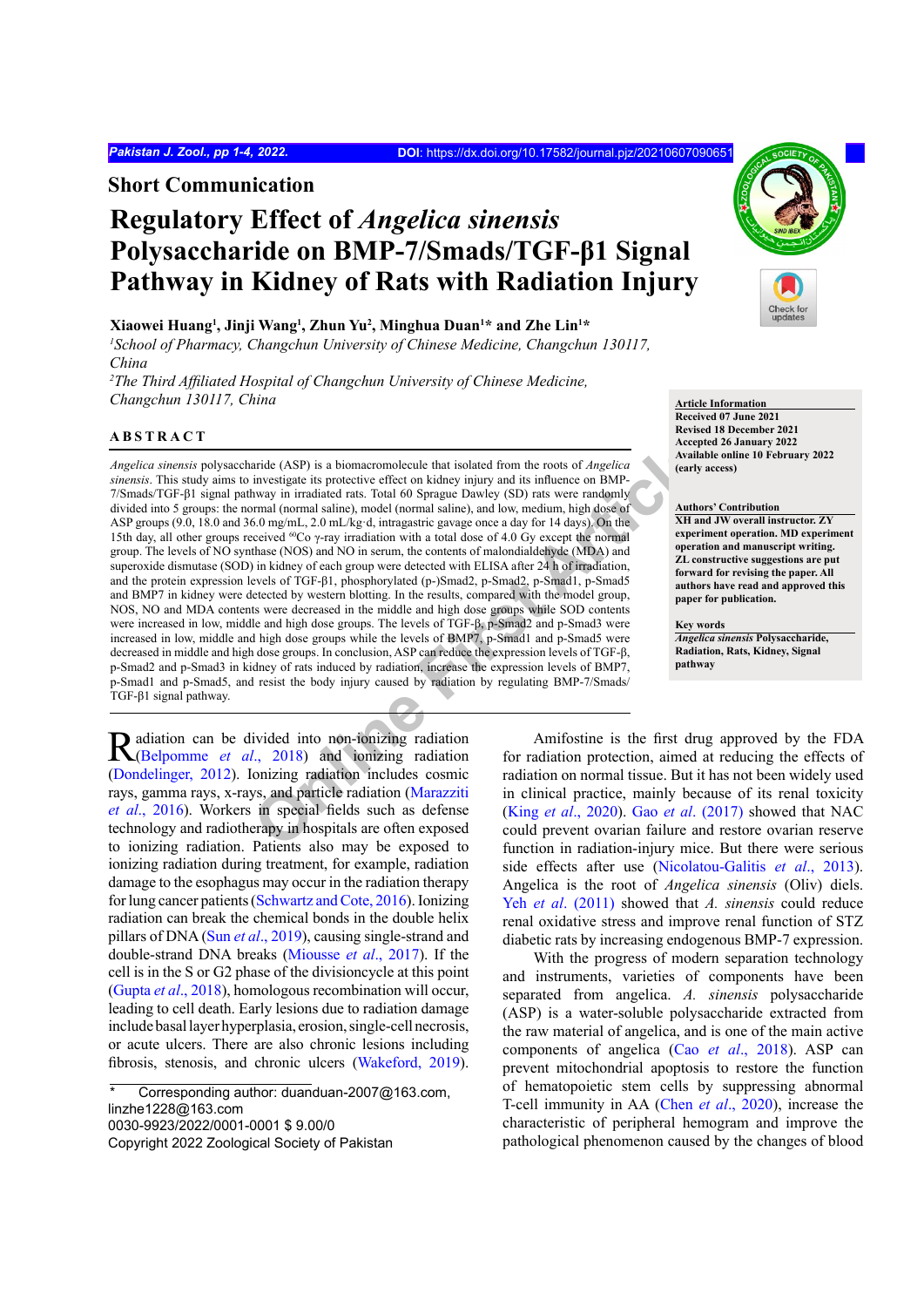cells. Moreover, ASP can also regulate the expression level of cyclin, thereby promoting cell proliferation and division, and improving the cell division stagnation and interphase death induced by radiation ([Zhuang](#page-3-14) *et al*[., 2018\)](#page-3-14). Therefore, angelica has been widely used to increase vital energy and blood in the clinical treatment of patients. Although clinical studies have shown that ASP has many biological activities, its protective effects are still to be further investigated.

To further understand its mechanisms, in this study, the protective effect of ASP on kidney injury induced by ionizing radiation in rats was studied to provide experimental basis for ionizing radiation protection.

## *Materials and methods*

*A. sinensis* polysaccharide (ASP) was purchased from Shanghai Yuanye Bio-Technology Co., Ltd (Shanghai, China), and was analyzed using Ultraviolet/Visible (UV/Vis) spectra (UV-2501PV, Shimadzu, Japan). The percentage of total sugar was determined to be 91.14% by phenol sulfuric acid method. Total sixty Sprague Dawley (SD) rats (weighing 300±50 g) were raised under specific-pathogenfree (SPF) conditions at  $25 \pm 1$ °C and  $55 \pm 5$  % humidity.

The initial body weight of all the rats was measured, then the different grouping treatments were performed. The SD rats were randomly divided into five groups (12 rats in each group): The normal group (normal saline), the model group (normal saline), the low (9.0 mg/mL), medium (18.0 mg/mL) and high (36.0 mg/mL) dose groups for the drug groups. Rats in each dose group were given intragastric gavage (2.0 mL/kg·d) once a day for 14 days. On the 15th day, except for the normal group, all the rats received γ-ray irradiation once, the exposure time was set at 517s, the distance of irradiation target was set at 60 cm, with a total dose of 4.0 Gy.

After the irradiation for 24 h, the body weight was measured again. After the rats were anesthetized with pentobarbital sodium, the middle finger gently pressed the left forelimb on the sternum heart, and the ring finger on the abdomen. Then, twiddle the thumb and gently press the eye skin on the blood side to make the eyeball congestion protruding. The eyeballs were taken out with forceps and turned the thumb and index fingers to make the blood flow from the eye socket into the centrifuge tube at different speeds. Meanwhile, the left middle finger gently pressed the mouse heart to speed up the heart pumping speed. When the blood was about to run out, the rats were killed by inhaling carbon dioxide. The centrifuge tubes were placed in a 37°C incubator for one hour, then placed in a refrigerator at 4°C for 3 h. After the blood clots contracted, the samples were centrifuged at 4000 rpm for 10 min; the supernatant was placed in a clean centrifuge tube and stored at -20°C for later use. The rats in each group were killed by taking off their necks, and the kidney tissues of the rats were stored at -80 °C.

The contents of NOS and NO in serum were detected by the NOS ELISA Kit and NO ELISA Kit, (Shanghai Yuan Mu Biological Technology Co. Shanghai, China, 96T, YM1436B (SenBeija Biological Technology Co. Nanjing China, 96T, SBJR0469)) according to the instructions. In general, 50µL samples and the labeled antibodies were added to each well, incubated at 37°C for 1 h, washed 3 times; then added 80 µL affinity enzyme-HRP, incubated at 37 °C for 30 min, washed 3 times. After that, 50 µL of substrate A and B were added and incubated for 10 min at 37 °C in dark. The OD value was measured at 450 nm after 50 µL of termination solution was added.

The levels of malondialdehyde (MDA) and superoxide dismutase (SOD) in the kidney tissue were determined according to the instructions of the rat MDA ELISA kit (Wuhan Saipei Biotechnology Co. Wuhan, China, SP30131) and SOD ELISA kit (Wuhan Saipei Biotechnology Co. Wuhan, China, SP12914).

The levels of malandia<br>
The levels of malandia<br>
Technology Co., Ltd (Shanghai, determined according to the inst<br>
dusing Ultraviolet/Visible(UV/Vis) ELISA kit (Wuhan Saipei Bioto<br>
Shimadzu, Japan). The percentage China, SP3 Kidney tissue homogenate was cracked and homogenized with RIPA protein lysate to obtain protein samples. The protein concentration was detected using the BCA protein concentration determination kit (QPBCA, Sigma-Aldrich (Shanghai) Trading, Co. Shanghai, China). After sodium dodecyl sulphate–polyacrylamide gel electrophoresis (SDS-PAGE), the protein concentration was electrophoresed with polyvinylidene fluoride (PVDF) membrane and cleaned by TBST (Thermo Fisher Scientific, Waltham, MA, USA, 28360). The membrane was incubated overnight at 2-8 ºC with TGF-β1 (bs-0086R), phosphorylated (p-)Smad1 (bs-19917R), p-Sma2 (bs- Beiging Biosynthesis Biotechnology Co., Beijing, China 7464R), p-Smad3 (bs-5235R), p-Smad5 (bs-19918R), BMP7 (bs-2242-R), β-actin (bs-0061R), and the primary antibodies, then added goat anti-rabbit immunoglobulin G-horseradish peroxidase antibodies (Beyotime Institue of Bio Technology Shanghai, China, AD208). After detection, exposure, development and fixation of ultra-sensitive enhanced chemiluminescence (ECL) reagents (Sigma-Aldrich (Shanghai) Trading Co. China, HVWP04756), the optical density was analyzed using gel-pro-analyzer software (Medi Cybernetics Inc. Rockville, MD, USA).

> Data were expressed as Mean  $\pm$  Standard deviation. The Bonferroni test was used for multiple comparisons, one-way ANOVA was used for inter-group comparison. Graphpad Prism 5.0 was used to process the data.

## *Results and discussion*

The initial body weight of rats in each group was similar and has no significance. After 14 days of continuous intragastric administration, the body weight in the normal group was slightly higher than that of other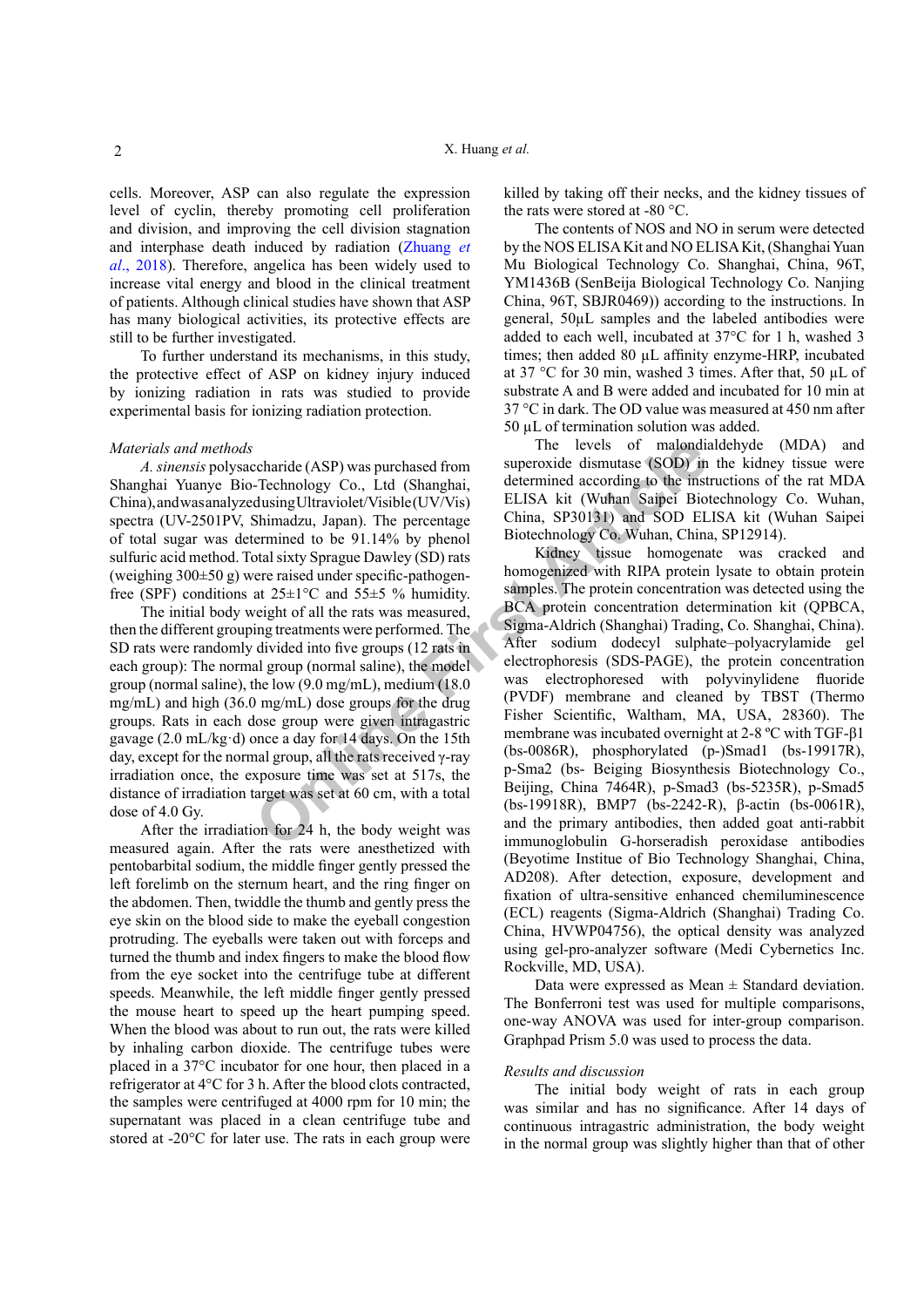groups, however, with no significant difference [\(Fig. 1A](#page-2-0)). The effects of ASP on NOS and NO were investigated via the ELISA assay. The results showed that when the concentration of drug up to 18.0 mg/mL, the contents of NOS and NO in serum decreased ([Fig. 1B](#page-2-0), C).

The effects of ASP on MDA and SOD were investigated via the ELISA assay. The results showed that when the drug concentration was up to 18.0 mg/mL, the contents of MDA in kidney decreased [\(Fig. 2A\)](#page-2-1); while the drug concentration up to 9.0 mg/mL, the contents of SOD in kidney increased ([Fig. 2B](#page-2-1)).



<span id="page-2-0"></span>Fig. 1. Body weight changes of ASP on SD rats and effects of ASP on NOS and NO levels in serum. Values are expressed as means ± SEM. Notes: Compared with normal group:  $*^{*}p < 0.01$ ,  $**^{*}p < 0.001$ ; compared with model group:  $^{*}p$  < 0.05,  $^{*}p$  < 0.01.

To verify whether the protective effect of ASP on radiation injury is associated with regulating BMP-7/ Smads/TGF signaling pathway, the content of TGF-β1, p-Smad2, p-Smad3, p-Smad1, p-Smad5 and BMP7 were estimated. When the concentration of drug was up to 9.0 mg/mL, the contents of TGF-β1 in kidney decreased. The drug concentration up to 18.0 mg/mL, the contents of BMP-7 and p-Smad1 in kidney increased (Fig. 3A, B), the contents of p-Smad2 and p-Smad3 in kidney decreased, while the contents of p-Smad4 in kidney increased ([Fig.](#page-2-2) [3A, C](#page-2-2)).



<span id="page-2-1"></span>Fig. 2. Effects of ASP on MDA and SOD levels in kidney.  $^{#H#}p \leq 0.001$ . For statistical details, see Fig.1.

In this study, to explore the effect of ASP on the bodyweight of rats with radiation injury, the bodyweight of rats was measured before and after the radiation, ASP can improve the changes of characteristic of peripheral

hemogram caused by radiation injury and improve the appetite of rats, so ASP can maintain the bodyweight of rats with radiation injury. The serum levels of NOS and NO are vasoactive substances released by cells ([Ghiselli](#page-3-15) *et al*[., 2017](#page-3-15)). After radiation, the changes in rat blood cells lead to the increase of the content of NOS and NO [\(Li](#page-3-16) *et al*[., 2018\)](#page-3-16). The results showed that ASP could reduce the increase of serum NOS and NO levels induced by radiation.



<span id="page-2-2"></span>Fig. 3. The effect of ASP on TGF-β signaling pathway in rat. For statistical details, see Figs. 1 and 2.

ASP-H<br>
Normal<br>
Normal<br>
Normal<br>
Normal<br>
Normal<br>
Normal<br>
Normal<br>
Normal<br>
Normal<br>
Normal<br>
Normal<br>
Normal<br>
Normal<br>
Normal<br>
Normal<br>
Normal<br>
Normal<br>
Normal<br>
Normal<br>
Normal<br>
Normal<br>
Normal<br>
Normal<br>
Normal<br>
Normal<br>
Normal<br>
Normal MDA is one of the final products of membrane lipid peroxidation (Tsikas, 2017). After radiation, the content of MDA in the kidney tissue increases, and the content of SOD in the kidney tissue decreases (Liu *et al*[., 2018](#page-3-18)). ASP treatment can improve the structure of kidney cells, which had a protective effect on the kidney of radiation injury rats. TGF-β1 is one of the most effective cytokines known to promote renal fibrosis [\(Lodyga and Hinz, 2020](#page-3-19)). BMP-7 (Pravoverov *et al*., 2018) is an important cytokine that inhibits renal fibrosis and has antagonistic effect on TGF-β1-induced fibrosis (Wang *et al*., 2018). TGF-β1 and BMP-7 (Liu *et al*., 2018) can regulate each other through the downstream of Smad signaling pathway to maintain the balance of their biological activities (Zou *et al*[., 2019](#page-3-23)). In kidney injury, this balance is disrupted, leading to the upregulation of TGF-β1, activation of Smad3 (Wu *[et al](#page-3-24)*., [2021\)](#page-3-24), down-regulation of BMP-7 ([Narasimhulu and](#page-3-25) [Singla, 2020](#page-3-25)) and its downstream Smad1/5/8 expression, ultimately leading to renal fibrosis [\(Ma and Meng, 2019](#page-3-26)). These results indicate that *A. sinensis* polysaccharide plays a protective role in radiation-induced kidney injury in rats by acting on the TGF-β1 signaling pathway.

#### *Conclusion*

In summary, *Angelica sinensis* polysaccharide has good protection and recovery effects on radiation-induced kidney injury, and has the potential to prevent and treat radiation-induced nephropathy.

### *Acknowledgment*

This study was supported by 2019 Annual Scientific